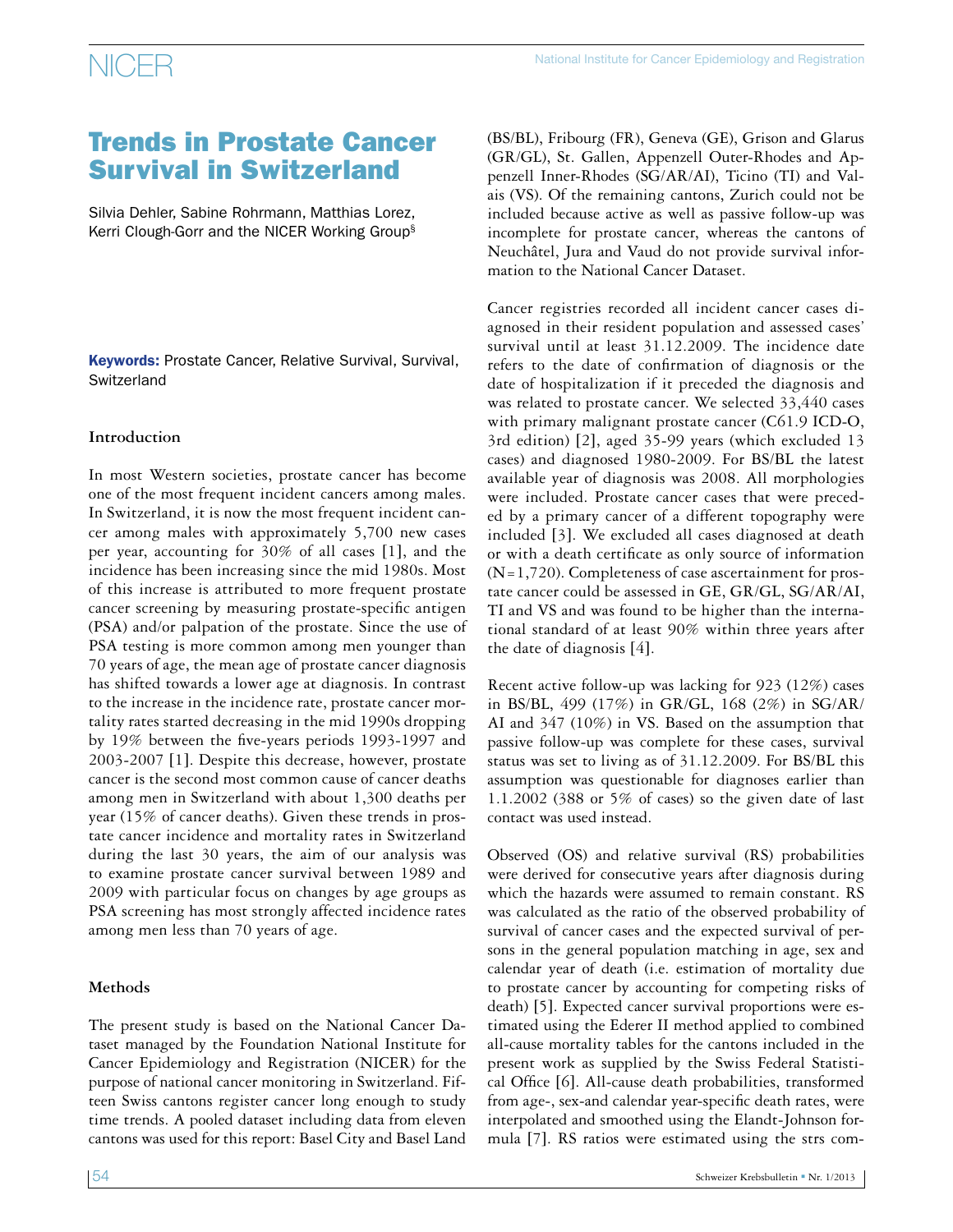# NICER

| <b>Cantons</b> | Diagnosis<br>period |               | Number of Patients in Age-groups |             | % of pooled |              |              |
|----------------|---------------------|---------------|----------------------------------|-------------|-------------|--------------|--------------|
|                |                     | $35-64$ years | $65-74$ years                    | 75-84 years | 85-99 years | Person-years | person-years |
| <b>GE</b>      | 1980-2009           | 1569          | 2238                             | 1471        | 495         | 32047        | 19.5         |
| SG/AR/AI       | 1980-2009           | 1528          | 3054                             | 2613        | 611         | 43779        | 26.7         |
| BS/BL          | 1981-2008           | 1619          | 2880                             | 2171        | 446         | 43833        | 26.7         |
| GR/GL          | 1989-2009           | 602           | 1108                             | 1013        | 253         | 13834        | 8.4          |
| <b>VS</b>      | 1989-2009           | 904           | 1392                             | 880         | 236         | 18556        | 11.3         |
| TI             | 1996-2009           | 660           | 978                              | 676         | 179         | 10190        | 6.2          |
| <b>FR</b>      | 2006-2009           | 223           | 316                              | 171         | 40          | 1970         | 1.2          |
| Total          |                     | 7105          | 11966                            | 8995        | 2260        | 164209       | 100.0        |

Table 1: Overview of Swiss cantons contributing prostate cancer cases to the pooled dataset.

mand (version 1.3.7) [8] written for the Stata Statistical Software [9]. Complete analysis was used for the diagnosis period 1995 to 1999 and period analysis for 2005 to 2009 in order to derive the most up-to-date survival estimates [10]. In brief, complete analysis describes the survival experience of cases defined by dates of diagnosis, whereas period analysis defines cases by follow-up dates. The latter is achieved by left truncation of person-times at risk at the beginning of the specified follow-up period in addition to right censoring at its end. RS estimates were age-standardized using weigths specific for prostate cancer from the International Cancer Survival Standards (ICCS) [11]. Standard weights for age-groups were: 0.42 (35-64 years), 0.29 (65-74 years), 0.23 (75-84 years) and 0.06 (85-99 years). Ninety five percent confidence intervals (95% CI) were estimated using Greenwood's method [12] in complete analysis and in period analysis by applying the delta method to a transformation of the cumulative hazard. For age-standardized RS, 95% CI were estimated as described in [11].

To test for linear time trends of one- and five-year RS in age strata, piecewise Poisson regression models for the logarithm of excess number of deaths were fitted as linear functions of the logarithm of person-time (offset) and calendar period of follow-up (numeric variable). The p-value for inclusion of calendar period as explanatory variable, based on the Wald test, indicated the significance of a linear trend . The significance of a linear trend in RS for all age groups (age-standardized RS) was tested by additionally adjusting the Poisson model for age. Average annual percentage change (AAPC) was estimated as

$$
AAPC = 100((RSlastyear - RSfirst year)/RSfirst year)\Delta t^{-1}.
$$

### **Results**

Table 1 lists by cantons the diagnosis years, number of prostate cancer cases by age-group, the total person-years and the contribution of person-years per canton to the pooled dataset. The pooled dataset represents approximately one-third of the total at-risk population in Switzerland and accumulated more than 164,000 person-years of follow-up by more than 30,000 prostate cancer patients. Table 2 lists age-specific as well as age-standardized OS and RS for two five-year calendar periods. The RS estimates are plotted in Figure 1.



Figure 1: Age-specific and age-standardized relative survival curves with 95% confidence intervals in two calendar periods: 1995-1999 and 2005-2009. Prostate cancer cases were pooled from eleven Swiss cantons.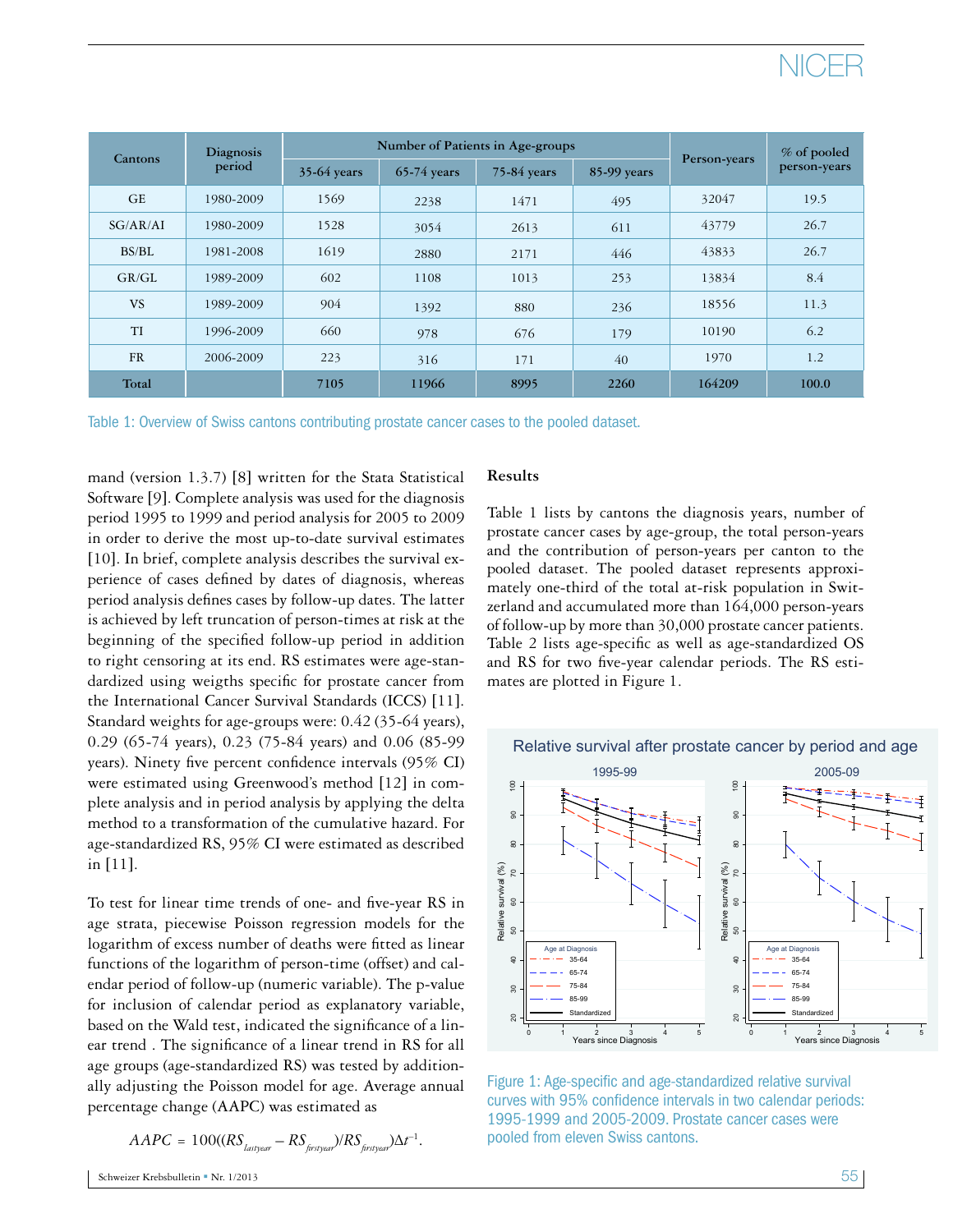# NICER

|               |                          | Calendar period for analysis                     |           |              |                        |                        |              |  |
|---------------|--------------------------|--------------------------------------------------|-----------|--------------|------------------------|------------------------|--------------|--|
|               |                          |                                                  | 1995-1999 |              | 2005-2009              |                        |              |  |
| Age in years  | Years since<br>diagnosis | Relative<br>Observed<br>Survival %<br>Survival % |           | 95% CI       | Observed<br>Survival % | Relative<br>Survival % | 95% CI       |  |
| 35-64         | $\mathbf{1}$             | 97.2                                             | 98.2      | [97.0, 99.1] | 98.9                   | 99.7                   | [99.2, 100]  |  |
| $65 - 74$     |                          | 95.2                                             | 97.8      | [96.8, 98.7] | 97.6                   | 99.6                   | [99.0, 100]  |  |
| 75-84         |                          | 86.5                                             | 92.8      | [91.0, 94.4] | 90.8                   | 95.8                   | [94.4, 97.0] |  |
| 85-99         |                          | 68.5                                             | 81.5      | [76.5, 86.1] | 69.2                   | 80.1                   | [75.3, 84.4] |  |
| 35-64         | 5                        | 82.3                                             | 87.3      | [84.7, 89.6] | 91.0                   | 95.4                   | [94.1, 96.6] |  |
| $65 - 74$     |                          | 73.6                                             | 86.2      | [84.0, 88.3] | 83.3                   | 94.1                   | [92.6, 95.5] |  |
| 75-84         |                          | 48.0                                             | 72.1      | [68.6, 75.5] | 58.1                   | 80.9                   | [77.9, 83.9] |  |
| 85-99         |                          | 19.7                                             | 52.7      | [43.8, 62.2] | 20.2                   | 49.0                   | [40.8, 57.8] |  |
| standardized* | $\mathbf{1}$             | 92.4                                             | 95.8      | [95.1, 96.5] | 94.9                   | 97.6                   | [97.1, 98.0] |  |
| standardized* | 5                        | 68.1                                             | 81.4      | [79.8, 82.9] | 77.0                   | 88.9                   | [87.8, 89.9] |  |

Table 2: Observed and relative survival estimates with 95% confidence intervals (95% CI) by calendar period and age for prostate cancer cases pooled from eleven Swiss cantons. one- or five-year RS for cases 85-99 years of age at di-

Age-standardized OS for the  $1<sup>st</sup>$  year after diagnosis was slightly reduced compared with the survival expected for the general population which generated a RS of 95.8% (95% CI: 95.1, 96.5) in 1995-1999 and 97.6% (95% CI: 97.1, 98.0) in 2005-2009. Whether or not survival improved over time depended on age at diagnosis. Agespecific RS for the 1<sup>st</sup> year after diagnosis increased slightly over time for ages <85 years but remained unchanged for cases diagnosed at 85-99 years old. More substantial increases in RS for the  $5<sup>th</sup>$  year after diagnosis were seen in younger age-groups (age <85 years) but again without improvement for the cases in the oldest age-group: age 85-99 years RS 52.7% (95% CI: 43.8, 62.2) in 1995- 1999 and 49.0% (95% CI: 40.8, 57.8) in 2005-2009.

Table 3 shows trends in one- and five-year age-specific as well as age-standardized RS after a prostate cancer diagnosis in seven successive three-year periods of followup. There were small but consistent improvements of one-year RS for cases aged <85 years from 93.6% (95% CI: 91.9, 95.0) in 1989-1991 to 98.9% (95% CI: 98.4, 99.4) in 2007-2009, with an AAPC of 0.3 and a significant linear time trend. The five-year RS of patients <85 years statistically significantly improved from 68.8% (95% CI: 65.1, 72.4) in 1989-1991 to 92.0% (95% CI: 90.7, 93.3) in 2007-2009, with an AAPC of 1.6 and significant linear time trend. Similar observations were made for age-standardized RS estimates. In contrast, there was no statistically significant improvement in

\*Age-standardization using ICCS weights.

agnosis as reflected by the lack of a linear time trends. For example, five-year RS was 49.6% (95% CI: 32.2, 70.2) in 1989-1991 and 43.2% (95% CI: 33.5, 53.9) in 2007-2009. However, the AAPC for the oldest-old agegroup may be less informative since it is derived only from the first and last calendar-periods making it sensitive to the larger fluctuation seen in RS estimates for this age-group.

### **Discussion**

These results show that prostate cancer survival in Switzerland has improved considerably over the last 20 years. However, this improvement was confined to men younger than 85 years of age.

Based on a EUROCARE-4 analysis (5-year relative survival for period analysis 2000-2002; including data from 23 European countries/regions) age-standardized 5-year relative survival for prostate cancer was 77.5%, with Switzerland (including four Swiss cancer registries) being at the upper end of survival rates (87.3%), whereas relative survival was as low as 58.4% in the Czech Republic [13] and 47.7% in Denmark [14]. When comparing relative survival rates between 1990-1994 and 1995-1999, an increase in relative survival was observed in most European countries, with particularly strong increases of more than 20% in Poland and Malta, and of 14.2% in Switzerland [14]. Some of the changes seen in mortality rates and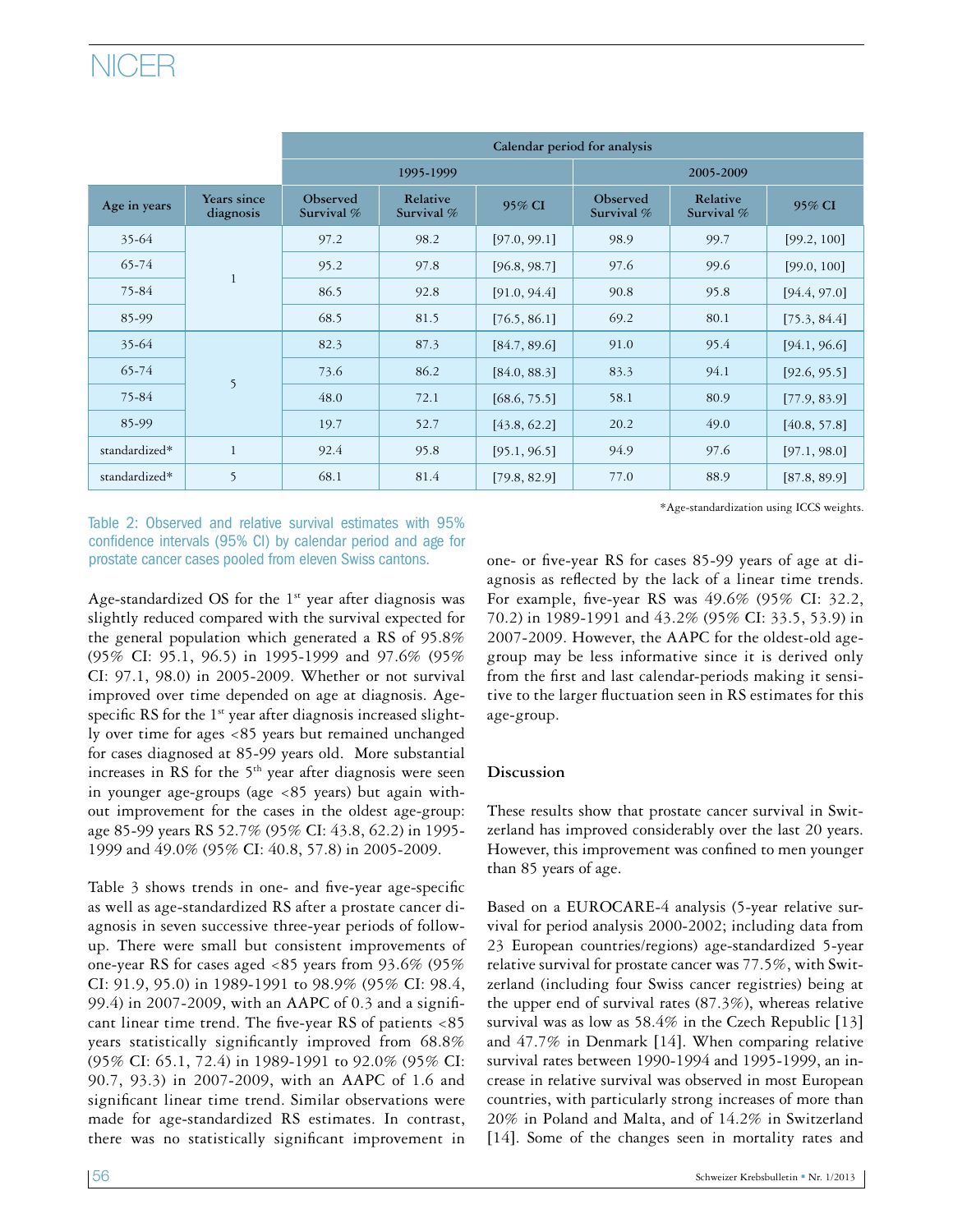# NICEI

relative survival of prostate cancer patients in Europe are the result of PSA screening, leading to earlier diagnosis, lead-time bias, and over-diagnosis, (i.e. more frequent diagnosis of low-stage and also low-risk tumors) [15]. In some countries, such as England, the effect has also been reported to be at least in part due to improved and sometimes more aggressive treatment [14, 15].

In the US, the routine use of PSA screening started at the end of the 1980s, followed by an increase in the incidence rate of prostate cancer between 1989 and 1992 [16]. By 2001, 75% of American men age 50 years old or older reported having at least once one PSA test [17]. In the US, the use of PSA testing to detect prostate cancer in an early phase has shifted the spectrum of the diagnosed cancers, such that the introduction of PSA testing lead primarily to an increase in the diagnosis of localized tumors (http://seer.cancer.gov/publications/prostate/grade. pdf). It has, thus, been argued by many that prostate cancer diagnosed in the pre-PSA era is not the same disease as prostate cancer diagnosed after widespread introduction of PSA screening [18, 19].

It is interesting to note in our analysis that we did not observe an improvement of relative survival in men older than 85 years of age despite an improvement in men 75- 84 years old. Analyses restricted to the age groups 85 years and older are rarely published. In an analysis of European

data there was no improvement in 5-year relative survival among men older than 75 years of age, in Geneva (the only Swiss cancer registry included in analysis) whereas improvements were seen in all other European cancer registries [15]. The Swiss Urological Association does not recommend PSA screening for men with a life expectancy of less than 10 years and generally for men 75 years of age and older [20]. Also, the Swiss Medical Board does not support the PSA testing for screening men without symptoms (http://www.samw.ch/de/Aktuell/News.html Medienmitteilung 21.11.2012). A possibly smaller lead-time bias underlying the lack of improvement in survival in the oldest men is suggested by the 2007 Swiss Health Survey, where 29.2% of men age 70-79 years had had a prostate cancer screening examination (digital rectal examination and/or PSA) during the previous year; among men 80+ years old, a slightly smaller fraction of 22.2% had had a prostate cancer screening exam during the last year [21]. However, uptake rates of PSA screening in Switzerland are not available.

Several factors could not be taken into account in our analysis (e.g. stage at diagnosis, treatment, socioeconomic status), which have been shown to have a strong

Table 3. Trends in relative survival of prostate cancer cases pooled from eleven Swiss cantons for successive three-year calendar periods of follow-up between 1989 and 2009.

|                 |                             | Calendar period of death or censoring |                                    |                                      |                                    |                                      |                                    |                                      |          |                             |
|-----------------|-----------------------------|---------------------------------------|------------------------------------|--------------------------------------|------------------------------------|--------------------------------------|------------------------------------|--------------------------------------|----------|-----------------------------|
|                 |                             | 1989/1991                             | 1992/1994                          | 1995/1997                            | 1998/2000                          | 2001/2003                            | 2004/2006                          | 2007/2009                            |          |                             |
| Age in years    | Years<br>since<br>diagnosis | Relative<br>Survival<br>% [95% CI]    | Relative<br>Survival<br>% [95% CI] | Relative<br>Survival<br>$%$ [95% CI] | Relative<br>Survival<br>% [95% CI] | Relative<br>Survival<br>$%$ [95% CI] | Relative<br>Survival<br>% [95% CI] | Relative<br>Survival<br>$%$ [95% CI] | $AAPC**$ | Linear<br>trend<br>p-value* |
| 35-84           | $\mathbf{1}$                | 93.6                                  | 94.3                               | 96.1                                 | 96.2                               | 98.0                                 | 98.4                               | 98.9                                 | 0.3      | ${}< 0.001$                 |
|                 |                             | [91.9, 95.0]                          | [92.9, 95.6]                       | [95.0, 97.1]                         | [95.2, 97.0]                       | [97.3, 98.6]                         | [97.7, 98.9]                       | [98.4, 99.4]                         |          |                             |
| 85-99           |                             | 69.7                                  | 80.6                               | 78.4                                 | 77.5                               | 75.5                                 | 84.1                               | 80.2                                 | 0.7      | 0.091                       |
|                 |                             | [60.6, 77.9]                          | [72.6, 87.5]                       | [71.6, 84.4]                         | [71.0, 83.4]                       | [68.9, 81.4]                         | [77.6, 89.7]                       | [74.0, 85.7]                         |          |                             |
| standardized*** |                             | 92.6                                  | 94.1                               | 95.6                                 | 95.6                               | 96.8                                 | 97.6                               | 97.8                                 | 0.3      | ${}< 0.001$                 |
|                 |                             | [90.9, 94.0]                          | [92.6, 95.3]                       | [94.6, 96.5]                         | [94.7, 96.4]                       | [96.0, 97.4]                         | [96.9, 98.2]                       | [97.1, 98.3]                         |          |                             |
|                 | 5                           | 68.8                                  | 66.4                               | 74.6                                 | 79.9                               | 86.3                                 | 90.4                               | 92.0                                 | 1.6      | ${}_{<} 0.001$              |
| 35-84           |                             | [65.1, 72.4]                          | [63.4, 69.5]                       | [71.9, 77.3]                         | [77.6, 82.1]                       | [84.5, 88.1]                         | [88.9, 91.9]                       | [90.7, 93.3]                         |          |                             |
| 85-99           |                             | 49.6                                  | 53.2                               | 47.2                                 | 55.4                               | 42.8                                 | 54.9                               | 43.2                                 | $-0.6$   | 0.828                       |
|                 |                             | [32.2, 70.2]                          | [37.8, 70.5]                       | [34.6, 61.5]                         | [43.8, 67.9]                       | [33.3, 53.3]                         | [43.3, 67.5]                       | [33.5, 53.9]                         |          |                             |
| standardized*** |                             | 67.2                                  | 66.1                               | 72.6                                 | 79.9                               | 84.7                                 | 88.7                               | 88.9                                 | 1.5      | ${}< 0.001$                 |
|                 |                             | [63.1, 71.0]                          | [62.7, 69.3]                       | [69.6, 75.3]                         | [77.6, 82.0]                       | [82.9, 86.3]                         | [87.1, 90.2]                       | [87.4, 90.1]                         |          |                             |

\* p-Value of Wald test for calendar period in a Poisson regression model of excess mortality. \*\* Average annual percentage change. \*\*\* Age-standardization using ICCS weights.